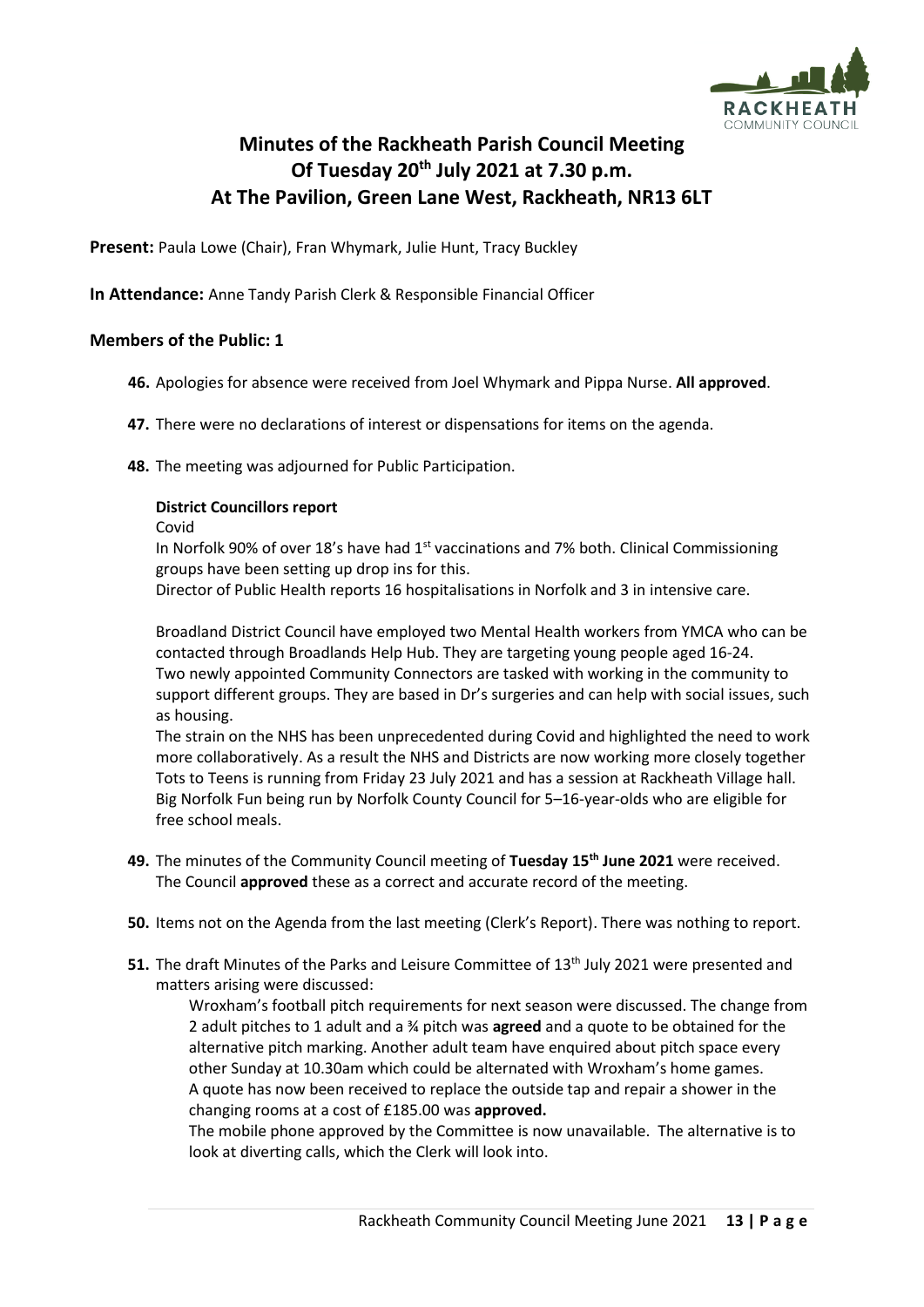- a. Heritage property maintenance service has been quoted at £29.00 per hour and at least half a days work to be accrued before visiting. All **approved** this arrangement for minor work at the Pavilion.
- b. Delegated powers were proposed for the Clerk to authorise payment for small maintenance work to be completed at the Pavilion up to a total of £250.00 +VAT per month and reported back to Council. **All approved.**
- c. Agreement of the entry fees for the Fireworks event. Proposed £5.00 adults and 16's under free. **All agreed.**
- **52.** The draft Minutes of the Planning Committee meeting on 15<sup>th</sup> June 2021 were noted by the Council.
- **53.** The draft Minutes of the Finance Working Group meeting on 21<sup>st</sup> June 2021 were noted by the Council.
- **54.** A resolution was **approved** under the Localism Act 2011 s.1 to formerly adopt the General Power of Competence. The Council were satisfied that the Clerk has successfully completed the CiLCA qualification (including the GPoC module) and that two-thirds of the Council were voted in at the last election.
- **55.** A resolution was **approved** under the Local Government Act 1972 s.12 to officially change the name of the Council from Parish to Community.

# **56. Asset of Community Value**

Further information was presented by Fran Whymark, in relation to the Sole and Heel PH being made an Asset of Community Value. If it was agreed that the Pub was deemed to be of community value. Once it is listed as such and it goes up for sale the Community has 6 months to raise funds to buy it. Council did not feel this was needed at the current time but would reconsider in the future, if necessary. It was suggested that perhaps other facilities could be considered under the scheme and this will be discussed at the next meeting.

**57.** The proposed road naming of the Persimmon Homes site on Green Lane West was **approved by all.**

#### **58. Accounts**

- a. Payments for July 2021 were approved (appendix A). **All approved**.
- b. The monthly bank reconciliation to 30<sup>th</sup> June 2021 was noted.
- c. The 1st quarter budget report was **noted**.
- d. The Annual CIL Expenditure report for 2020-21 was **noted**.
- e. The purchase of a new cordless office telephone costing £33.32 +VAT was **approved**
- f. The purchase of a new office chair for the Clerk costing £53.00 +VAT was **approved**
- g. A booking refund of £57.60 cancelled due to a delay in lifting covid restrictions was **approved**.
- h. The cancellation of the Zoom subscription as of 3 August 2021 was **noted**.
- i. The purchase of a key box for call out purposes costing £25.83 +VAT was **approved**.
- j. The Clerk's attendance on the NPTS Understand the Planning System workshop on 16th September 2021 costing £44.00 was **approved.**
- k. The payment of all regular invoices during August 2021 under the Clerk's delegated powers was **approved.**
- l. The tree reduction work in the open space on Eva Road was approved to take place by Tree Care Conservation costing £648.00 +VAT.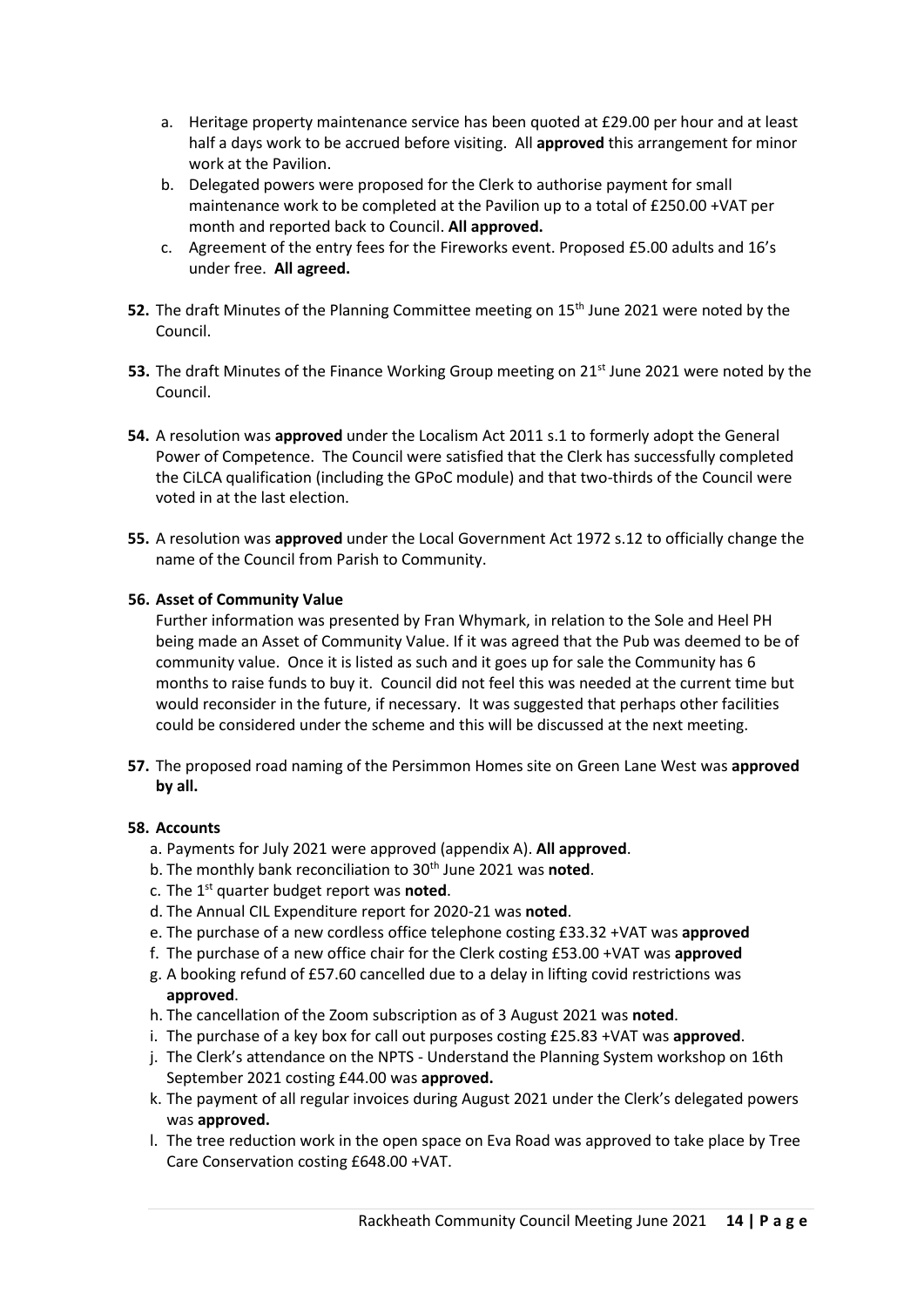# **59. Policy Review**

- a. The revised Key Holder Policy was **approved and adopted**.
- b. The Clear Desk Policy was **approved and adopted**.
- c. The revised Pavilion Covid Risk Assessments were **approved**.

### **60. To receive correspondence and agree response (if any)**

- ➢ Emails from Norfolk ALC
	- The Queen's Platinum Jubilee Beacons
	- The Armed Forces Covenant
	- Safer Norfolk Plan 2021-24
	- $\cdot$  Norfolk ALC Bulletin 6 July 2021
	- Three Important Webinars
- ➢ Email from Norfolk Police launching the 8-week consultation towards a Community Safety Plan
- ➢ Email update from Norwich Western Link following the award of the design contract
- ➢ Email from the Hoveton and Wroxham Voluntary Community Car Scheme following the request for donations, they have provided information which is displayed on our noticeboard**.** *Agreed a donation of £50.00*.
- ➢ Email from a resident on Salhouse Road raising the issue of speeding on Salhouse Road close to the Sole and Heel roundabout and asking for the installation of a speed sign be considered. *The Clerk to look into obtaining grants to purchase a SAM2*.
- ➢ Email from Thorpe St Andrew Town Council inviting consultation on their Neighbourhood Plan
- ➢ Email from Norfolk PTS with information about their summer training
- ➢ Broadsheet 202 received from The Tree Council
- **61.** Items for publication/media and items for the next Community Council meeting on Tuesday 21st September 2021.
	- SAM2 Grant
	- Assets of Community Value
	- Fireworks
- **62.** To consider excluding the public under the Public Bodies (Admissions to Meetings) Act 1960, to exclude the public due to the confidential nature of the item to be discussed – personnel matters.
	- a. The Clerk's appraisal was **noted**.
	- b. The Clerk's salary was reviewed and a 2 point rise on the pay scale was **agreed**.
	- c. The Clerk's request for annual leave was **approved**.
	- d. The Booking Assistants hours from September 2021 were approved to be Wednesday 9am-12noon and Friday 9am-11am. An additional 2 hours per month were agreed on an ad hoc basis to be approved by the Clerk, as required.

The Meeting concluded at 21:30